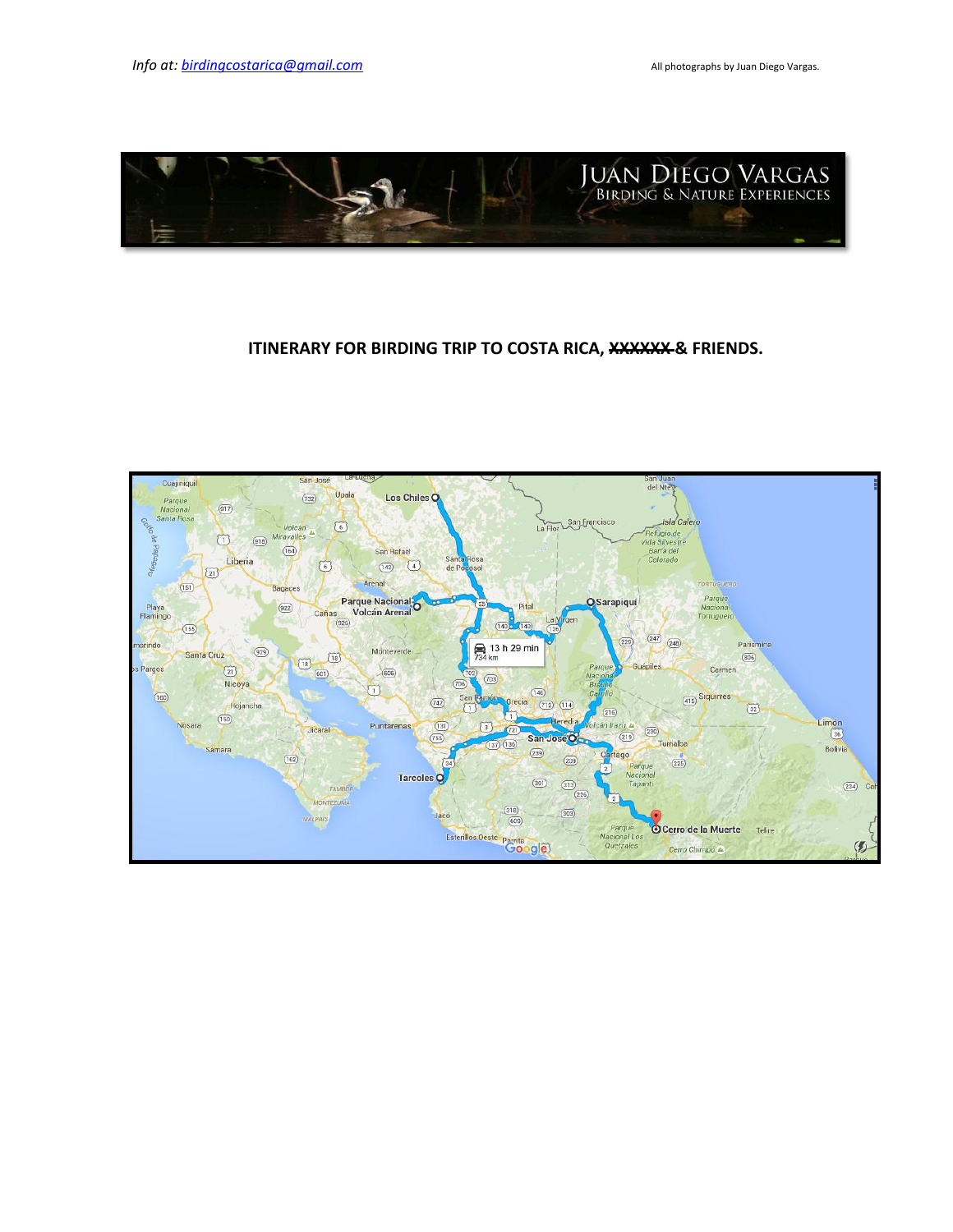### **Resume:**

**Jan. 8, Day 1: Pick up at Ave del Paraiso Hotel at mid morning and transfer to**  Carara (1<sup>st</sup> night at Mangroves/Pacific lowlands, Cerro Lodge) Jan. 9, Day 2: San José to Carara and Tárcoles (2<sup>nd</sup> night at Mangroves/Pacific lowlands, Cerro Lodge) **Jan. 10, Day 3: Carara area and Tárcoles** (3rd night at Mangroves/Pacific lowlands, Cerro Lodge) **Jan. 11, Day 4. Carara to La Selva Biological Station** (1<sup>st</sup> night at Caribbean lowlands, Selva Verde Lodge) **Jan. 12, Day 5. La Selva Biological Station** (2<sup>nd</sup> night at Caribbean lowlands, Selva Verde Lodge). Jan. 13, Day 6: La Selva OTS to Arenal Volcano (1<sup>st</sup> night at Caribbean foothills, Arenal Lodge) Jan. 14, Day 7: Arenal Volcano and La Peninsula road (2<sup>nd</sup> night at Caribbean foothills, Arenal Lodge) **Jan. 15, Day 8: Arenal Volcano and Sky Hanging Bridges** (3rd night at Caribbean foothills, Arenal Lodge) **Jan. 16, Day 9: Arenal to Caño Negro Wildlife Refuge** (1<sup>st</sup> night at Wetlands, Caño Negro Natural Lodge) **Jan. 17, Day 10: Caño Negro Wetlands** (2<sup>nd</sup> night at Wetlands, Caño Negro Natural Lodge) Jan. 18, Day 11: Caño Negro to Cerro de la Muerte area (1<sup>st</sup> night at Talamanca highlands, Paraiso de Quetzal Lodge) **Jan. 19, Day 12: Cerro de la Muerte area** (2nd night at Talamanca highlands, Paraiso de Quetzal Lodge) **Jan. 20, Day 13: Cerro de la Muerte area** (3rd night at Talamanca highlands, Paraiso de Quetzal Lodge) **Jan. 21, Day 14: Transfer to your next destination for the final part of your trip on your own** (night at hotel of your choice, not included).

## **DETAILED ITINERARY:**

## **Day 1: Ave del Paraiso, Costa Rica**

Pick up at Ave del Paraiso at mid-morning and drive to Central Pacific, depending on weather and time one or two stops in the way for birding on the shoreline for Magnificent Frigatebird, Royal Tern, Elegant Tern, shorebirds and others.

- First night at Cerro Lodge

## **Day 2: Carara National Park**

Early mangrove boat tour looking for Yellow-billed Cotinga, Mangrove Hummingbird, Mangrove Vireo, Northern Scrub-Flycatcher, Costa Rican Swift, Mangrove Warbler, American Pygmy-Kingfisher and several species of herons and egrets. One of the highlights will be the colorful Scarlet Macaw that is quite common around the Carara National Park area.

Afternoon locally in vicinity of the hotel looking for Ferruginous Pygmy-Owl, Pearl Kite, King Vulture, Fiery-billed Aracari and Yellow-naped, White-fronted and Orange-fronted Parrots; the Pacific Screech-Owl and Black and White Owl should give us good view opportunities too near hotel restaurant by dinner time.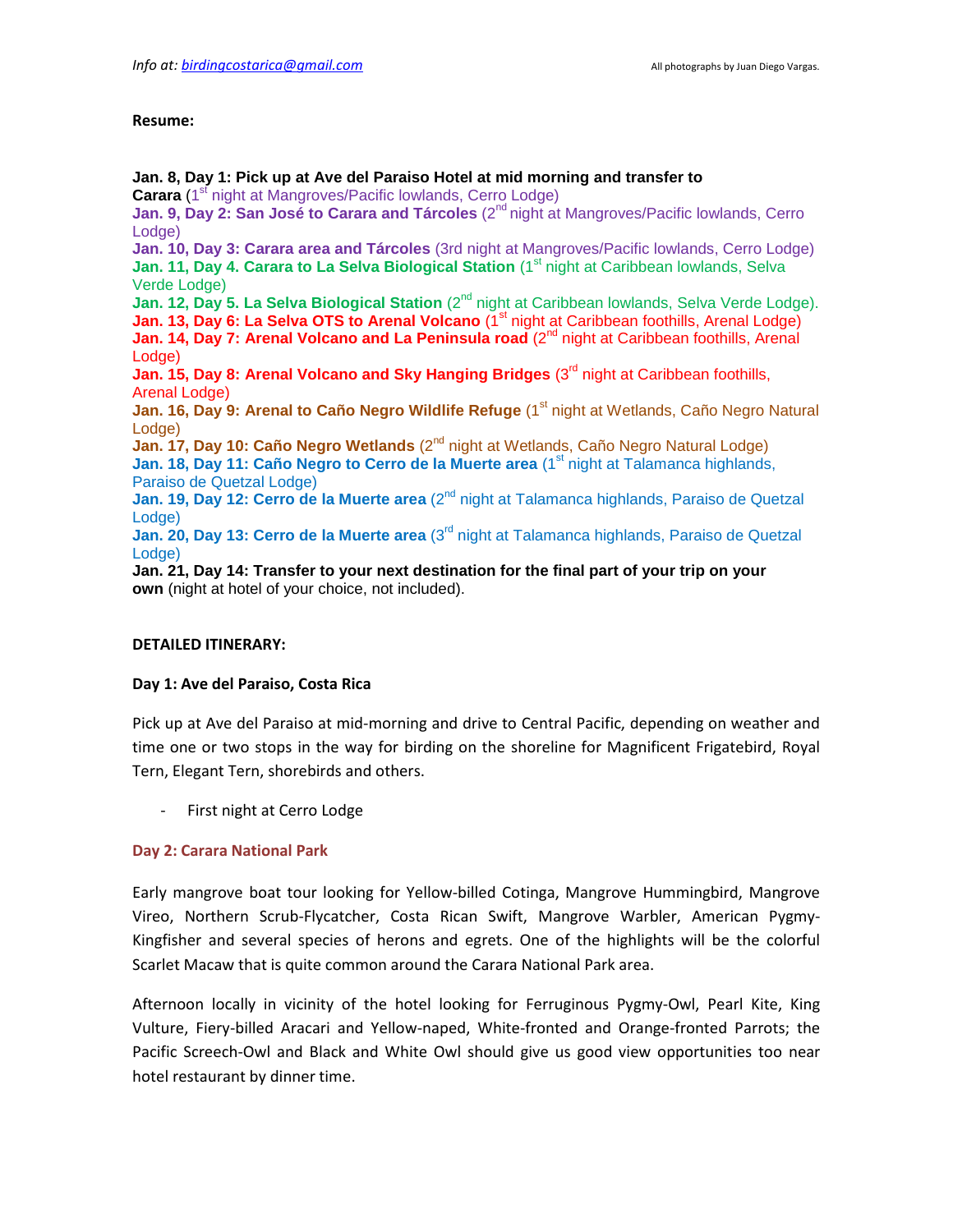Second night at Cerro Lodge.

## **Day 3: Carara and Tarcoles.**

Morning exploring the two main trails in Carara National Park looking for the elusive Red-capped Manakin and the Orange-collared Manakin. Streak-chested Antpitta, Black-hooded Antshrike, Riverside Wren, Spot-crowned Euphonia, Scrub Euphonia, Royal Flycatcher and Black-faced Antthrush will be other targets inside the park.

(The National Park entrance and the boat ride can change the order depending on weather and/or guide personal perception of a better coverage of the birds).

Third night at Cerro Lodge.

## **Day 4. Carara to La Selva Biological Station**

Drive to La Selva area after breakfast with a stop in the way at Zarcero town for watching the church and park and get try some Palmito cheese.

Arrive at Sarapiqui area on time for getting use to your hotel and spend the afternoon at the Great Green Macaw favorite roosting site and give it a chance to this elusive target species and other parrots like Red-lored and Crimson-fronted Parakeets that roost in the same general area.

First night at Selva Verde.



## **Day 5. La Selva Biological Station**

Explore La Selva Biological Station and surroundings give a second chance for Great Green Macaw, Snowy Cotinga, Plain-colored Tanager, Band-backed Wren, Black-throated Wren, Stripe-breasted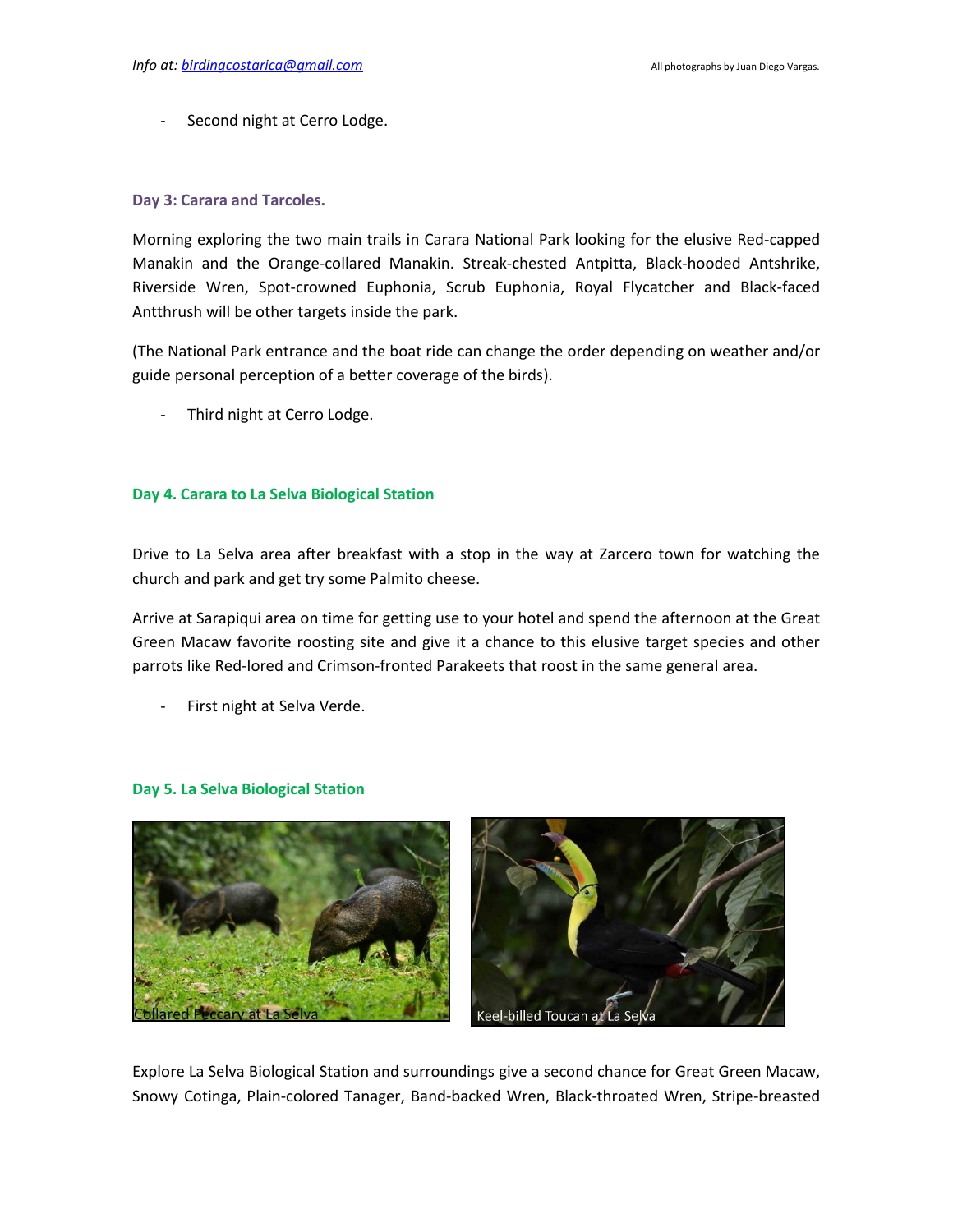Wren, Crimson-fronted Parakeet. Woodpeckers are usually a highlight of this reserve with more than 6 species been reliable in the area including the Chestnut-colored, Cinammon, Pale-billed, Rufous-winged, Black-cheeked and Lineated Woodpecker.

Second night at Selva Verde Lodge.

## **Day 6: La Selva area to Arenal Volcano** (1<sup>st</sup> night at Caribbean foothills, Arenal Observatory Lodge)

Drive to Arenal Volcano area, bird in the way and once we get to Arenal we will spend afternoon at gardens and entrance road of our hotel it usually provides good looks at Banded-backed Wren, Montezuma Oropendula, Buffthroated Saltator, Red-legged Honeycreeper, Crimsoncollared Tanager, Passerine's Tanager among others.

First night at Arenal Lodge

## **Day 7: Arenal Volcano and La Peninsula road**

Birding is extraordinary here plus the constant presence of Arenal Volcano will always give great scenery. We will spend the early morning in the Lodge grounds. Potential

target species are Striped-breasted Wren, White-throated Shrike-Tanager, Tawny-capped Euphonia, Black-crested Coquette and Green Thorntail. Afternoon we will walk the Peninsula road looking for Long-tailed Tyrant, White-fronted Nunbird, Keel-billed Motmot, White Hawk and Dullmantled Antbird. The order of this walks and spots for birding might change depending on the guide knowledge of recent sightings and weather.

Second night at Arenal Observatory Lodge



## **Day 8: Arenal Volcano and Sky Hanging Bridges**

An spectacular spot for Ornate Hawk-eagle and Antbirds. Among them Ocellated, Bicolored, Zeledon's and Spotted Antbirds. The hanging bridges provide excellent views of the canopy and good photographic opportunities.

Third night at Arenal Lodge

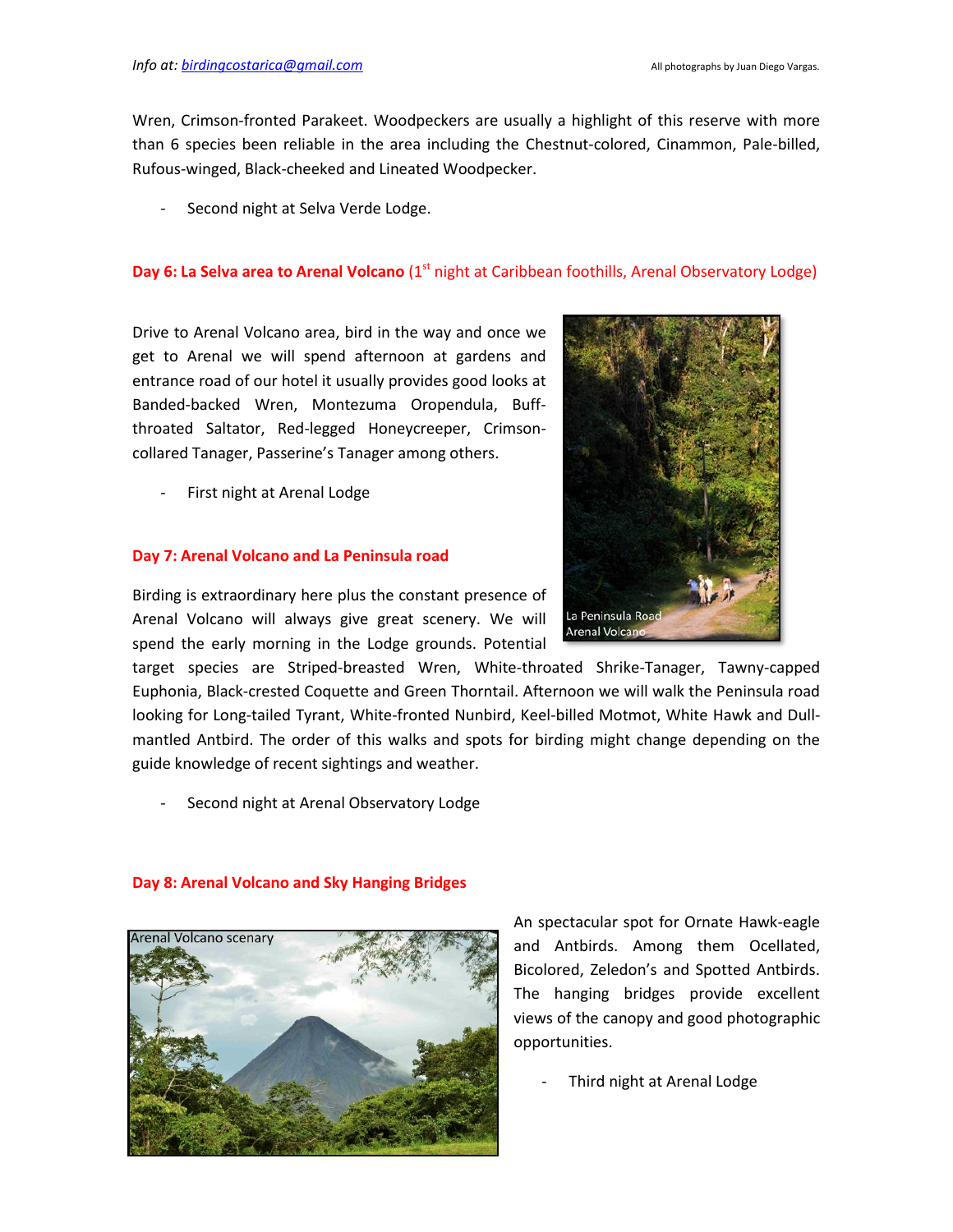#### **Day 9: Arenal to Caño Negro Wildlife Refuge**

Drive to Caño Negro area. Bird on the roadside of the entrance to Caño Negro for the elusive Jabiru, the Redbreasted Blackbird, many water birds and raptors and the very local endemic Nicaraguan Seed-finch with its massive pink bill.

- First night at Caño Negro Natural Lodge.



### **Day 10: Caño Negro Wetlands**

Caño Negro Wildlife Refuge visit by boat. A very comfortable tour of 2 to 3 hours to the wetlands with targets like Yellowbreasted Crake, Black-collared Hawk, Lesser Yellow-headed Vulture, 6 species of kingfishers (all species present in Costa Rica) and many other waterbirds.

> Second night at Caño Negro Natural Lodge.



### **Day 11: Caño Negro to Cerro de la Muerte**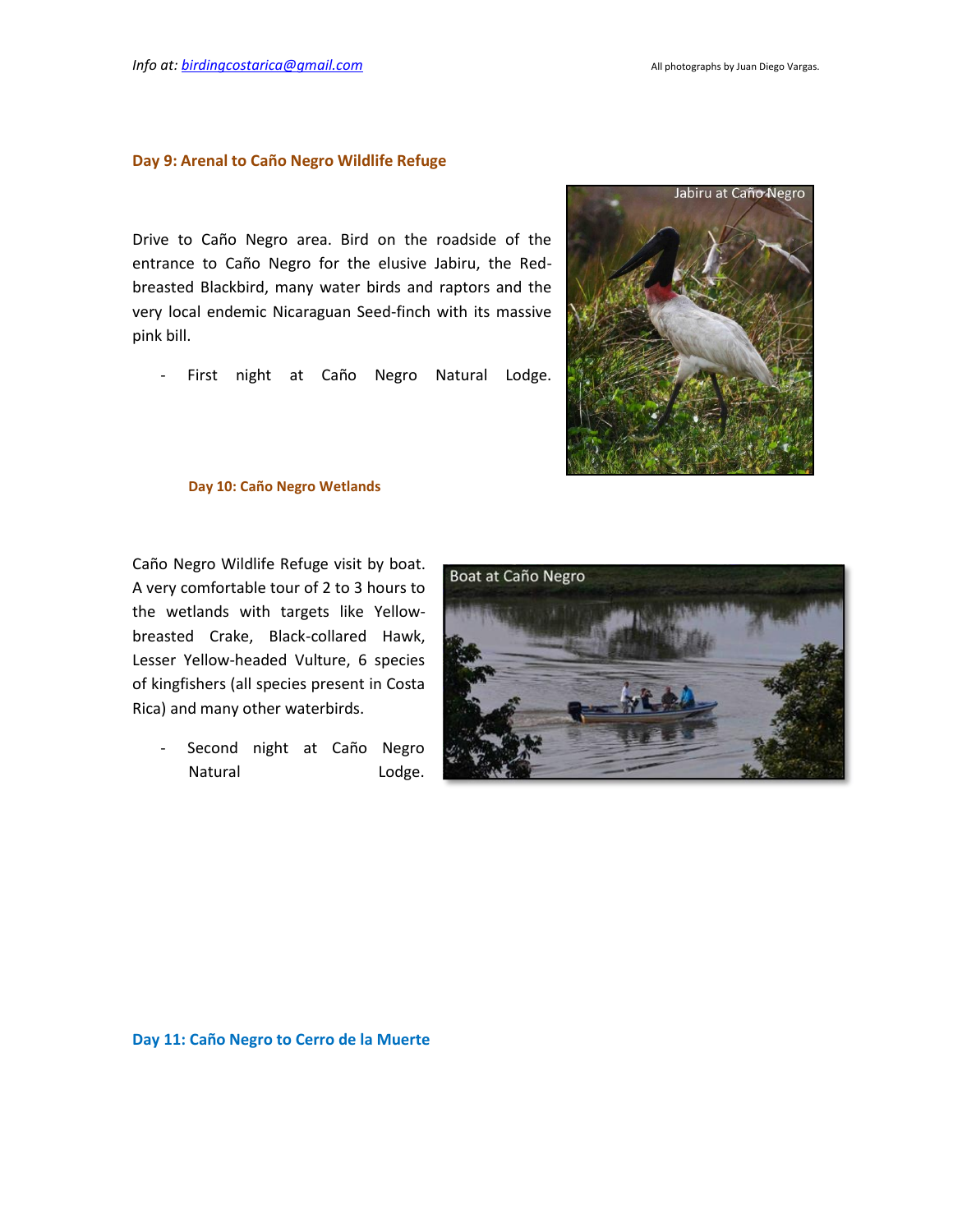Drive to Paraiso del Quetzal with a few stops in the way for birding and lunch.

- First night Paraiso del Quetzal Lodge.





## **Day 12: Paraiso del Quetzal**

Early morning looking for a good view opportunity of the world famous Resplendent Quetzal, roadside and open areas and gardens provide a fantastic opportunity for birding. This location can produce species like Golden-browed Chlorophonia, Black-thighed Grosbeak, Large-footed Finch, Yellow-thighed Finch, Slaty Flowerpiercer, Spangle-cheeked Tanger, Sooty-capped Bush-Tanager, Black Guan, Sulfur-winged Parakeet, Fiery-throated Hummingbird, Black-faced Solitaire, Blackbilled Nightingale-Thrush, Sooty Thrush and Long-tailed Silky Flycatcher.

Bare-shanked Screech-Owl, Dusky Nightjar will be good targets for some night birding.

Second night at Paraiso de Quetzal





**Day 13: Paramo and Savegre Valley**